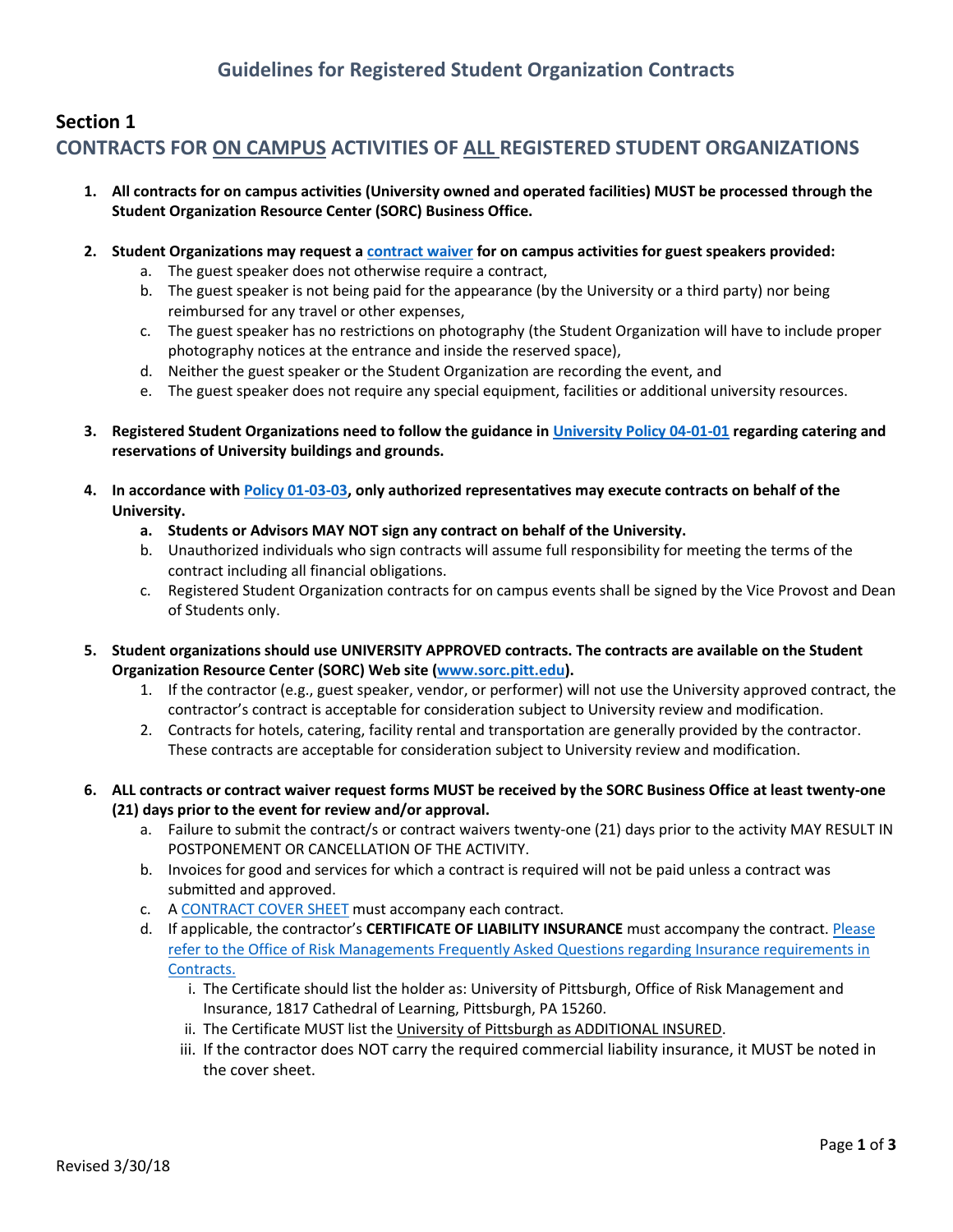- **e. All Live Performance Contacts with a total contract value of \$5,000 or more must be accompanied by a brief artist bio and brief description of the student organization's plan to promote the event to gather a substantial audience.**
- **7. Students or student organizations who violate the Guidelines on contracting may be subject to disciplinary action.**
- **8. Student Organizations are required to follow all other University policies and procedures regarding activities on campus, including but not limited to the Event Scheduling Guidelines.**

# **Section 2 CONTRACTS FOR OFF CAMPUS ACTIVITIES OF REGISTERED STUDENT ORGANIZATIONS WITH INDEPENDENT STATUS**

- 1. The off campus activities of Independent Student Organizations are the sole responsibility of the officers and members of the organization, unless approved in advance in writing by an authorized University official.
- 2. ALL contracts related to off campus events hosted by Independent Student Organizations WILL be the sole responsibility of the individuals who sign the contracts for the organization. The University will NOT play any role in the negotiation or execution of the contract, and its staff will NOT offer any advice regarding a specific contract.
- 3. All contracts for off campus of activities of Independent Student Organizations must state the following: The parties hereto agree and understand that the University of Pittsburgh is not a party to this contract and that the University of Pittsburgh is not responsible, under any circumstances for performing any obligations of this contract.
- 4. Allocated student activity fees approved by the authorizing Student Government may be used to pay for goods and services for off campus activities contracted by representatives of independent student organizations. Contracts should be processed for payment through the SORC Business Office. Contracts may not, however, state nor imply that the University of Pittsburgh is a party to the contract. Payment processing in such instances is merely a ministerial function.

#### **Section 3**

**CONTRACTS FOR OFF CAMPUS ACTIVITIES OF REGISTERED STUDENT ORGANIZATIONS WITH SPONSORED STATUS FROM THE OFFICE OF STUDENT AFFAIRS**

1. ALL contracts for ALL off campus activities hosted by registered student organizations that are SPONSORED by the Division of Student Affairs (Vice Provost and Dean of Students) shall be processed by their advisor through the SORC Business Office and shall adhere to the contracting policy set forth for ALL on campus activities hosted by ALL registered student organizations.

#### **Section 4**

### **CONTRACTS FOR OFF CAMPUS ACTIVITIES OF REGISTERED STUDENT ORGANIZATIONS WITH SPONSORED STATUS OUTSIDE OF STUDENT AFFAIRS**

- 1. ALL contracts for ALL off campus activities hosted by registered student organizations that are SPONSORED by Deans and other senior administrators outside of Student Affairs WILL NOT be signed by the Vice Provost and Dean of Students or their designee.
	- a. Student Affairs staff WILL NOT participate in the negotiation and execution of any such contract and WILL NOT offer any advice regarding a specific contract.